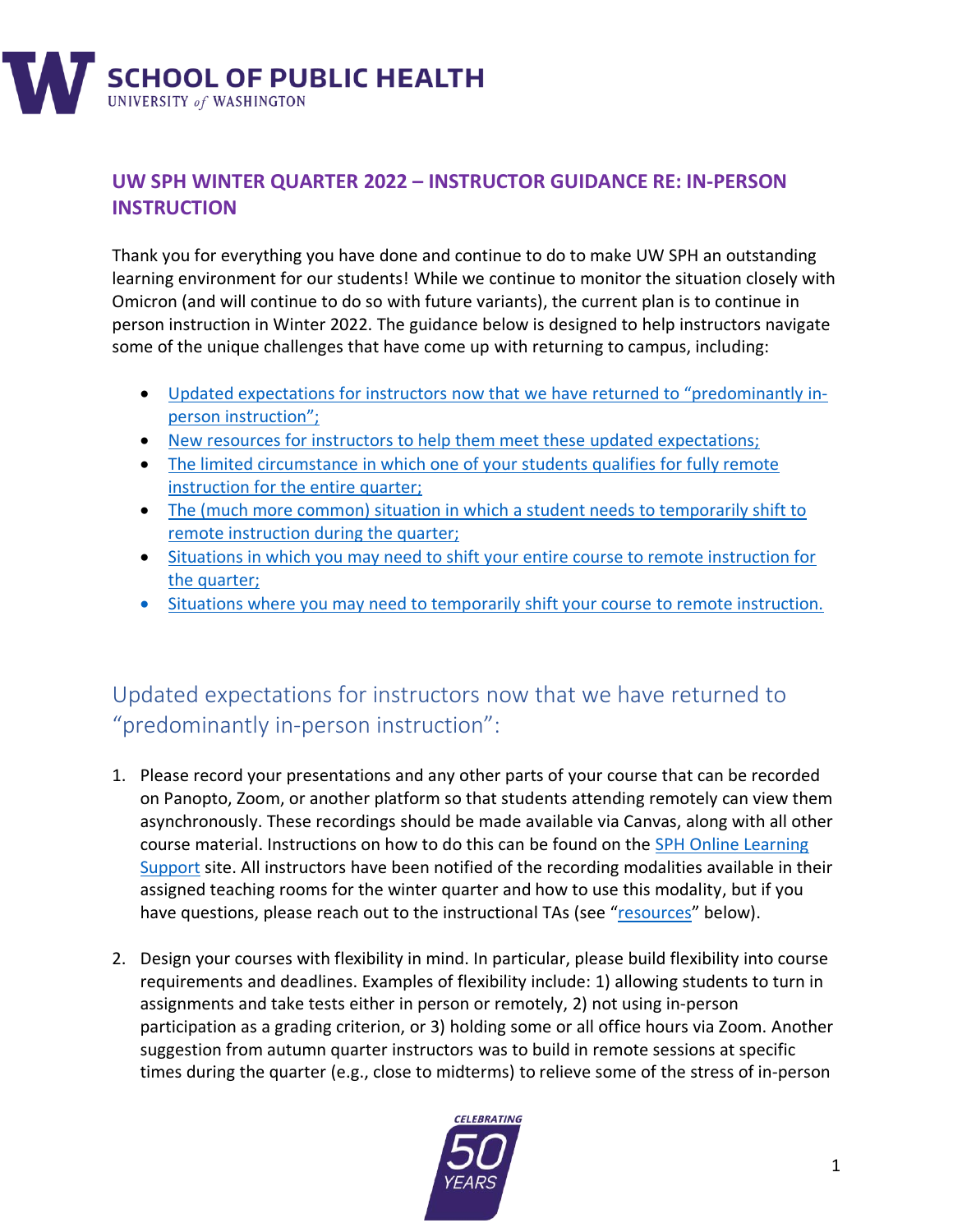**SCHOOL OF PUBLIC HEALTH**<br>UNIVERSITY of WASHINGTON

classes; the thinking behind this is that students would be more likely to attend all the remaining in-person sessions, knowing that there would be some designated remote sessions.

- 3. Please stay home if you are unwell. Prepare a plan to share with students at the start of the quarter for how presentations and course material will be delivered if in-person instruction is not possible. For instance, you may want to explain how and when students will be notified if individual lectures will be taught remotely/online due to instructor illness.
- 4. Please include specific language in your syllabus (see [Instructor FAQ](https://sph.washington.edu/sites/default/files/2021-12/UWSPH_WIN22_FINAL_Faculty_and_Instructor_FAQs_0.pdf) for sample language) and on the Canvas site about:
	- a. Student and instructor (and TA, if appropriate) responsibilities and expectations.
	- b. What will happen if an instructor is unwell.
	- c. What students should do if they are unwell.
	- d. Any expectations regarding in-person participation for students who do not have accommodations or special arrangements for learning remotely.
	- e. Which sessions (if any) the instructor plans to hold remotely and how students can participate remotely.
	- f. Whether/how students who have received approved accommodations or made special arrangements can participate remotely in (and/or obtain participation credits for) class meetings that are held in person.
	- g. Policies for making up work, including whether students who have received approval to take the class remotely will have an alternative way to earn participation points (if relevant) and how make-up work will be graded.
- 5. Please note that **instructors are not expected to effectively teach two courses**, meaning one remote and one in person. The limited number of students who qualify for fully remote instruction will be informed before the quarter starts that they should expect to have access to course materials, including recorded lectures, but not to synchronous online instruction.
- 6. Likewise, **instructors are not expected to teach simultaneously in person and online** (also known as "hyflex" instruction)**.** Some instructors from the autumn quarter reported that they ended up using Zoom to record their lectures for students with approval to take the course remotely or excused absences and that, as a result, they ended up having some students participating remotely via Zoom for many of their class sessions. **You are not required to do this.** If you think that you may choose to go this route, please reach out to the instructional support TA's (see "Resources" below) before the quarter begins if you need assistance.

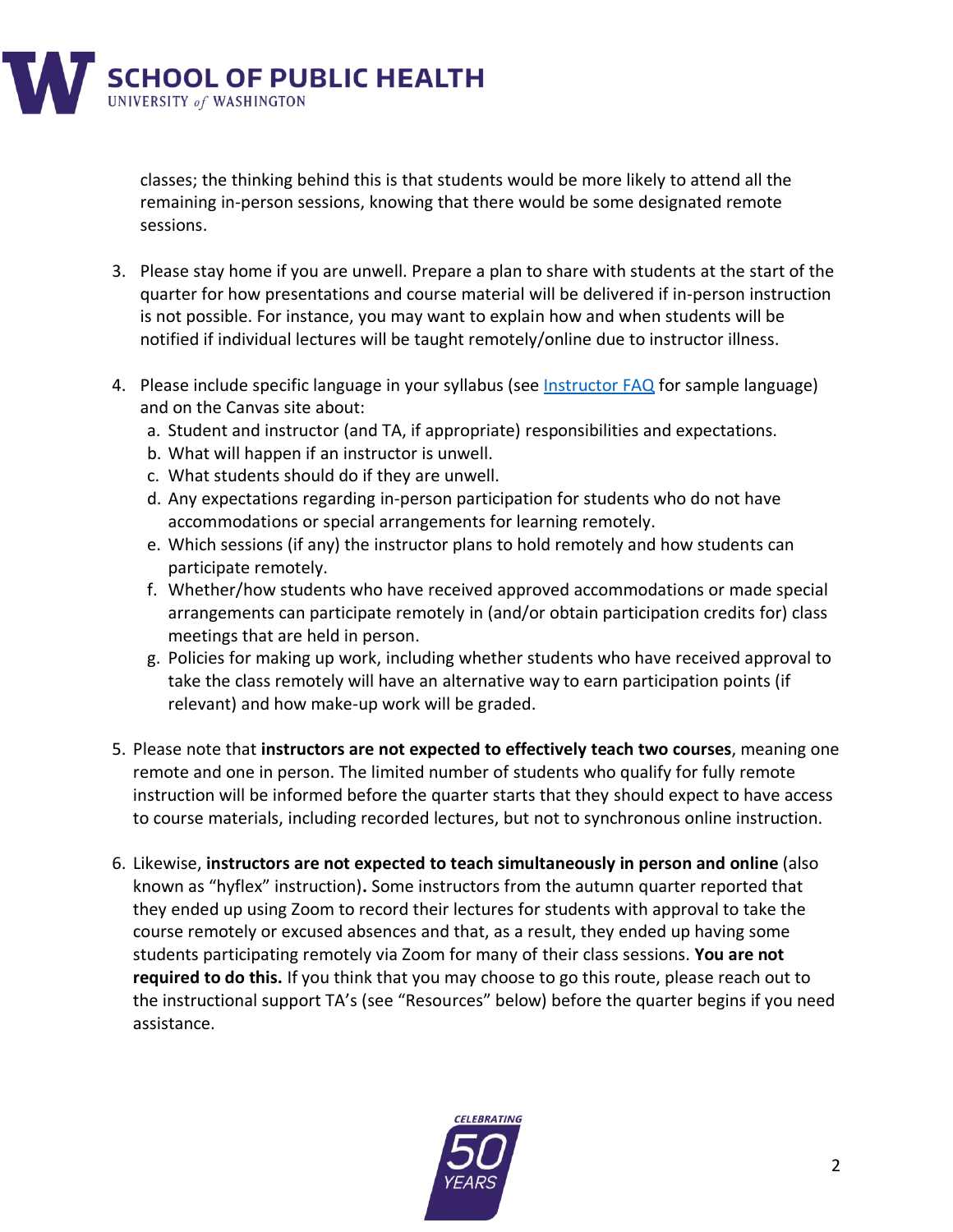

#### <span id="page-2-0"></span>New resources for instructors to help them meet these expectations:

The SPH OD has hired two instructional and technical support TAs (who started in early September) to provide faculty with instructional design assistance and technical support for recording lectures. They are available for individual consultations with you and/or your TAs before the beginning of the quarter and can meet you in your classrooms to help you run through setting up your equipment. You can schedule an in-person or Zoom appointment by emailing them at [sphta@uw.edu.](mailto:sphta@uw.edu)

If you have an urgent need for assistance (e.g., because you are having difficulties with the equipment in your classroom at the beginning of class), Classroom Services can respond to **urgent requests** for troubleshooting and technical assistance:

- Main Campus 206-221-5000 (press 2)
- Health Sciences 206-543-6729

Health Sciences Classroom Services has a supply of "loaner" equipment (laptops, microphones, etc.) available for instructors to reserve or pick up the same day on a first come first served basis for instructors in rooms without built-in equipment. If you have questions, you can talk to staff at HS Classroom Services by calling the number above or visit them in person at T291A, the room where you would pick up the loaner equipment. Once you know what you need, reservations should be made online at: [https://hscrs.formstack.com/forms/crs\\_request\\_wizard.](https://hscrs.formstack.com/forms/crs_request_wizard)

### <span id="page-2-1"></span>Limited circumstances under which students may qualify for fully remote instruction:

There are two mechanisms by which students enrolled in SPH programs can qualify for remote instruction:

- If they receive a formal accommodation (managed by UW [Disability Resources for](https://depts.washington.edu/uwdrs/)  [Students \(DRS\)](https://depts.washington.edu/uwdrs/) that specifies that they are eligible for fully-remote instruction.
- If they receive a "special arrangement" (a school-specific process managed by the School of Public Health Office of the Dean, SPH OD) to take their classes remotely during AY21-22.
- **1) DRS Accommodations**: Students who are immunocompromised (or experiencing some other diagnosed physical or mental health condition that would prevent them from participating in in-person classes) will be referred to [Disability Resources for](https://depts.washington.edu/uwdrs/) [Students](https://depts.washington.edu/uwdrs/) (DRS) because they may be eligible for a formal accommodation. While instructors are required by law to provide reasonable accommodations for students

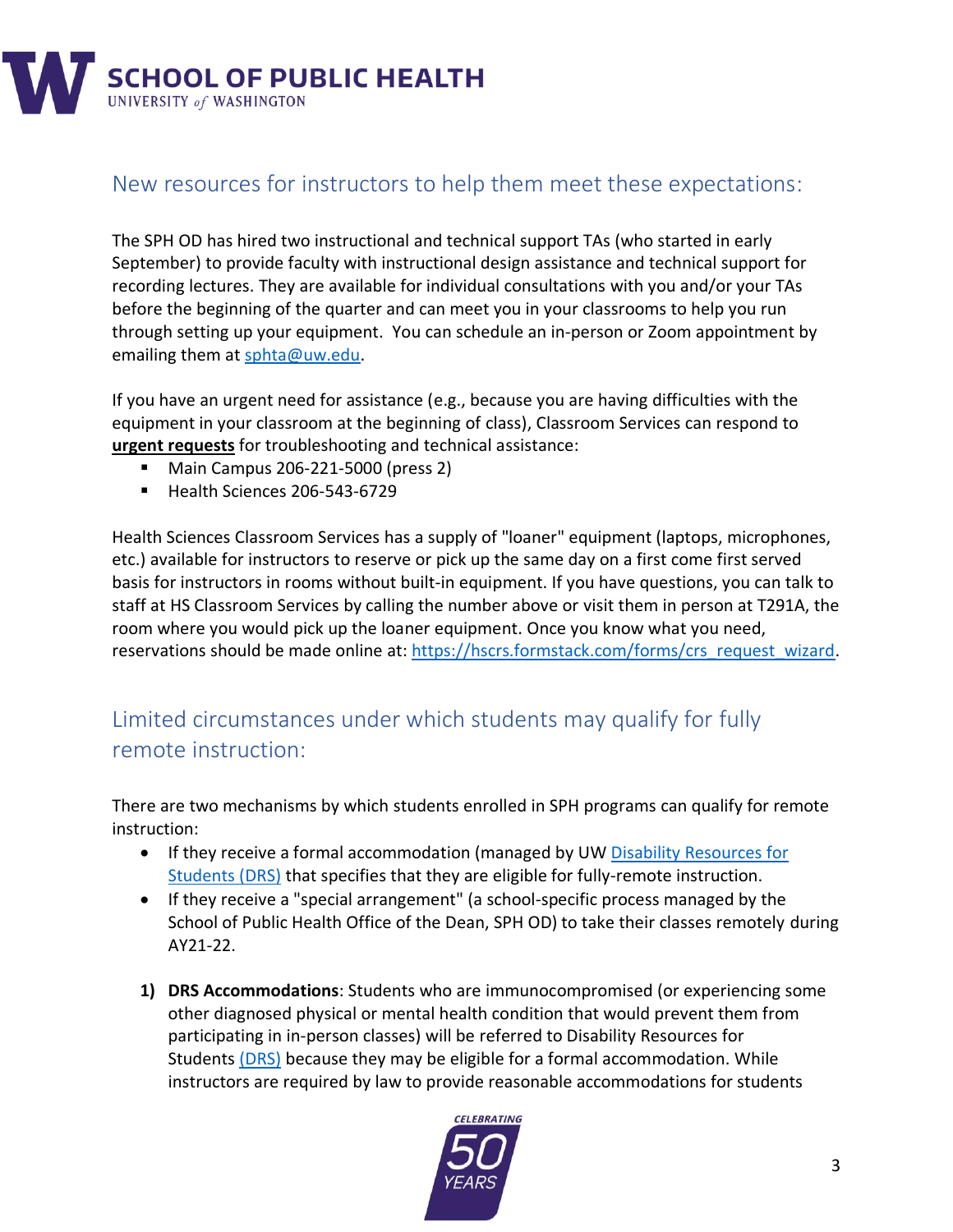

with a formal DRS accommodation, DRS rarely recommends that a student be provided with fully remote instruction. If a student receives a DRS accommodation, instructor(s) will be notified directly by DRS by email, and this email will include very specific guidance regarding how to handle the situation. Instructors may wish to familiarize themselves with the DRS process as well as faculty resources and [responsibilities.](https://depts.washington.edu/uwdrs/)

- **2) SPH "Special Arrangements:** There are two primary reasons why students in SPH may be eligible for a special arrangement to take a class remotely:
	- Students are living with someone who is immunocompromised.
	- Students cannot travel to the U.S. because they are unable to obtain a visa.

Students seeking special arrangements to take their SPH classes remotely for either of these reasons are required to submit a request to the SPH Office of the Dean before the quarter begins.

While SPH OD special arrangements are more likely to include fully remote instruction than DRS accommodations, only 26 SPH special arrangements were approved in the autumn quarter. The Assistant Dean for Students in SPH reviews these requests and consults with the student's program/department before approving them. One of the considerations is whether the instructor will be able to accommodate the student's request for remote instruction. If this is not possible, the student may need to wait to take the class at another time or (in the case of required courses) petition to replace the class with another class that can be taught remotely more easily.

# <span id="page-3-0"></span>Circumstances under which students may need to temporarily shift to remote instruction:

The Autumn quarter has taught us that there is any number of legitimate reasons that students may need to stay out of the classroom, including travel restrictions (particularly at the beginning of a quarter), COVID illness, symptoms, or exposure. It is important to have remote options for students when this happens. A remote option does not need to be synchronous and does not need to be equivalent to the course being taught in person.

You may wish to remind your students at the beginning of the quarter that *students are responsible for notifying their instructors and program directors/staff directly by email in advance of the dates they will be absent/unable to attend in person even if they have a legitimate reason for not being able to attend.* (You may receive notification from

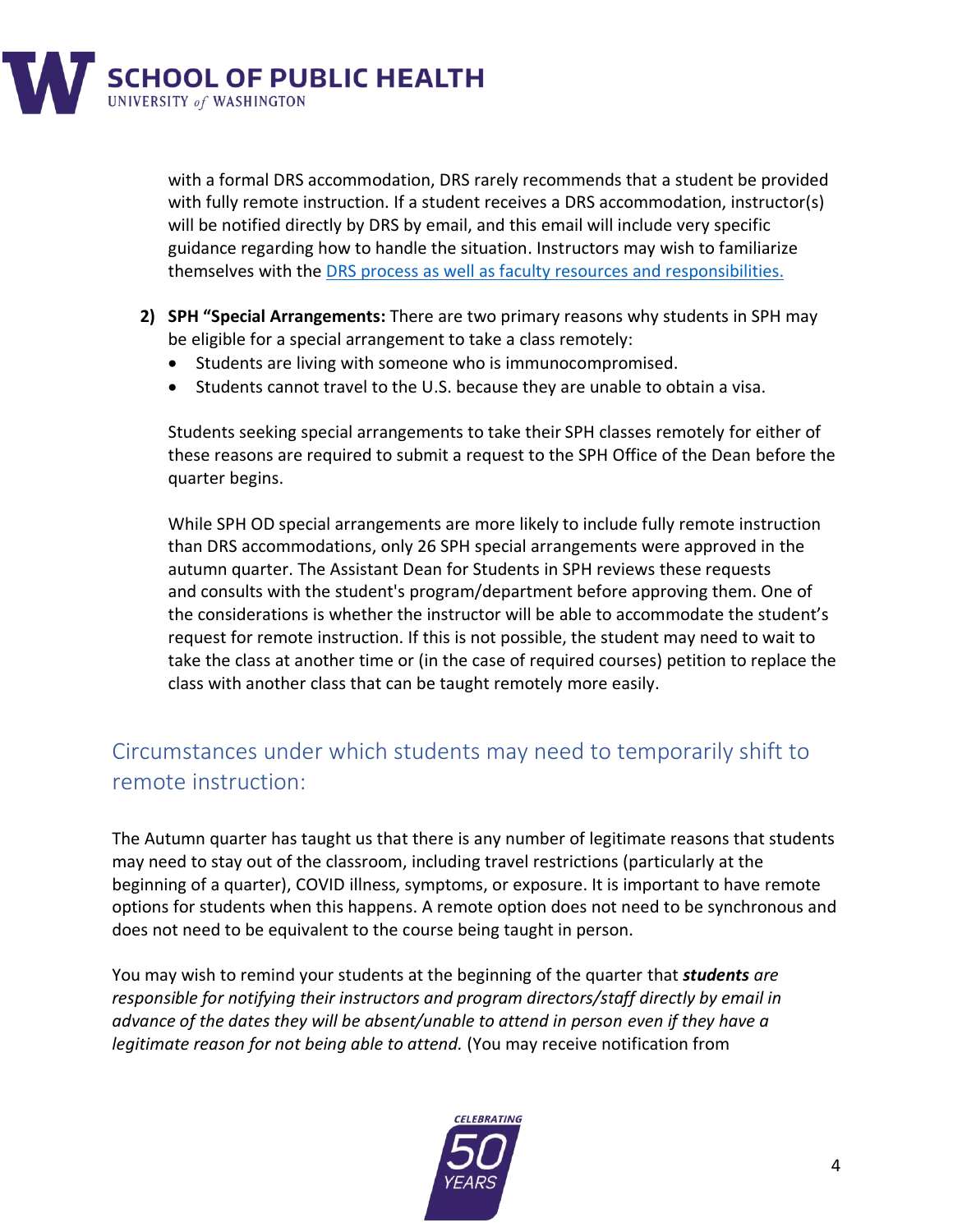

Environmental Health and Safety if a student tests positive for COVID; see [Instructor FAQs](https://sph.washington.edu/sites/default/files/2021-12/UWSPH_WIN22_FINAL_Faculty_and_Instructor_FAQs_0.pdf) for more information about these communications and how to respond to them.)

Please note that Instructors are **not** required to allow students to take their classes remotely for reasons other than the ones listed above or for students in their classes who are not matriculated into programs in SPH.

## <span id="page-4-0"></span>Circumstances under which you, the instructor, may need to shift your course to remote instruction for the entire quarter

While the University of Washington has shifted to in-person instruction as the primary mode for AY2021-22, we understand that there are reasons why some faculty may need to shift their course to remote instruction for the entire quarter.

The most obvious of these reasons would be if the entire campus needs to move to remote instruction to stay consistent with most up-to-date public health guidance. We ask that you keep abreast of campus-wide announcements and be prepared to pivot to online instruction if necessary. (The campus [COVID webpage](https://www.washington.edu/coronavirus/) is a great resource.) We have faced this kind of uncertainty before and you managed it with grace and compassion. We are in a much better place than we were at the beginning of the pandemic due to broad availability of vaccines and testing; new, effective therapeutic; a much better understanding of how to control transmission; and the development of outstanding infrastructure for contact-tracing and institutional response. Nonetheless, Omicron (and presumably future variants) may provide new challenges. We are closely monitoring the situation and University leadership is constantly in communication with Public Health Seattle and King County, WA Department of Health and the Governor's office. Any decision for the entire campus to move to remote instruction and/or work from home would come from the UW President and Provost and would be broadly disseminated to the University community.

Per University policy, there are also two mechanisms by which an instructor may request to shift *just their own course* to 100% remote for a single quarter:

1. Instructors who cannot teach safely in person due to a personal medical condition (e.g., because they are immunocompromised) may be eligible for an accommodation from the [Disabilities Support Office](https://hr.uw.edu/dso/services/services-for-faculty-and-staff/) (DSO), in which case they should contact DSO directly. If DSO approves the request, they will inform the individual's department chair and inform them of the nature of the required accommodation.